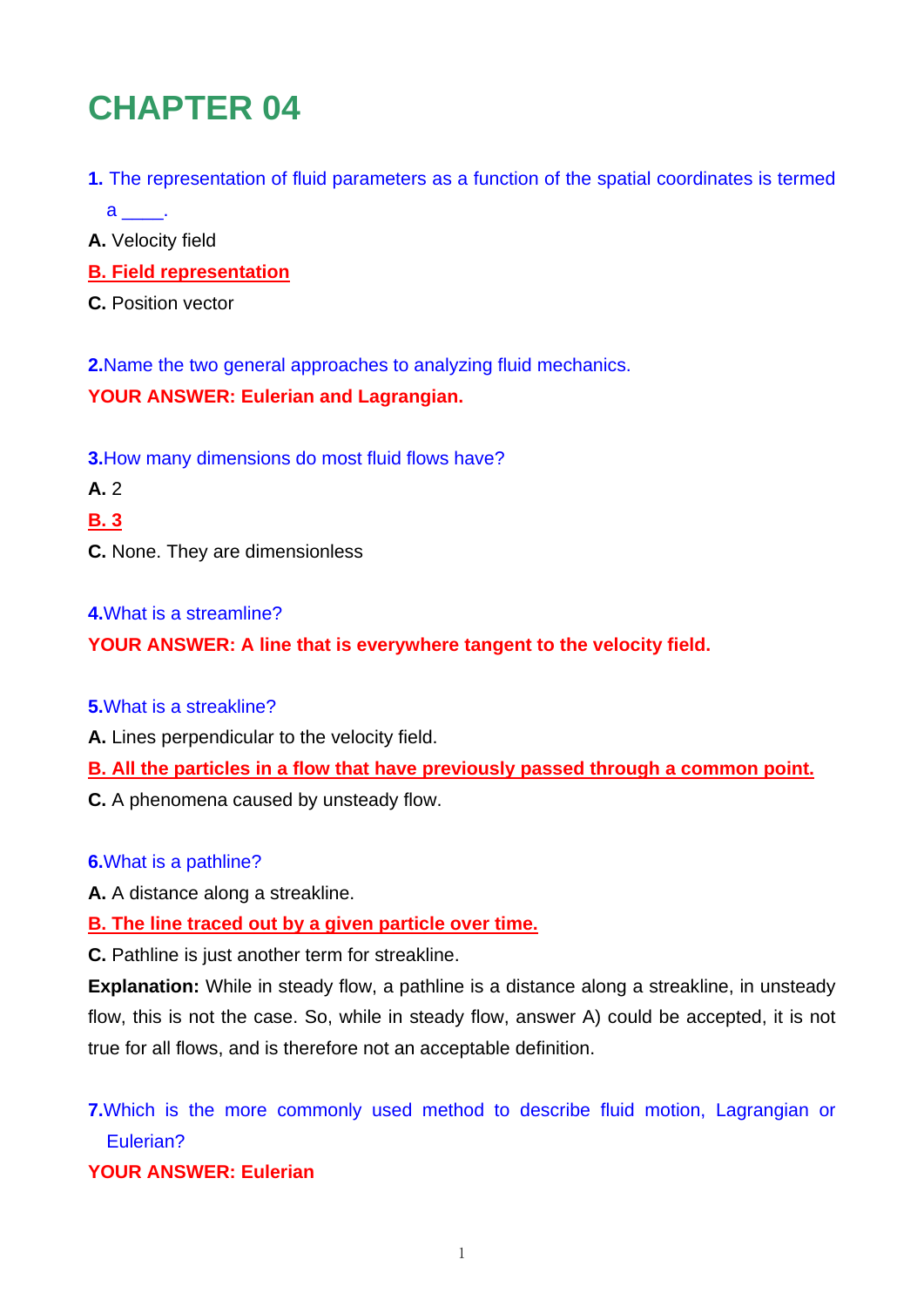**8.**An acceleration field is a function of <u>each and several</u> without actually following any particular particle.

YOUR ANSWER: **position, time.** 

**9.**What is the material derivative used for?

## **A. To describe time rates of change for a given particle.**

- **B.** To describe the time rates of change for a given flow.
- **C.** To give the velocity and acceleration of the flow.

**10.** If a flow is unsteady, its \_\_\_\_\_ may change with time at a given location.

- **A.** Velocity
- **B.** Temperature
- **C.** Density
- **D. All of the above**
- **11.**If the flow is steady, there can be changes in velocity at different locations in the flow field, True or False.
- **A. True**
- **B.** False

**12.**Streamline coordinates consist of what two components in 2-D form? **YOUR ANSWER: Along the streamline,** *s,* **and perpendicular to the streamline,** *n.*

**13.**Define a control volume.

**YOUR ANSWER: A control volume is a volume in space, independent of mass, through which fluid may flow.** 

#### **14.**Define a system.

**YOUR ANSWER: A system is a collection of matter of fixed identity, which may move, flow and interact with its surroundings.** 

- **15.**An example of a deforming control volume is
- **A.** A jet engine
- **B.** solid pipe
- **C. balloon**